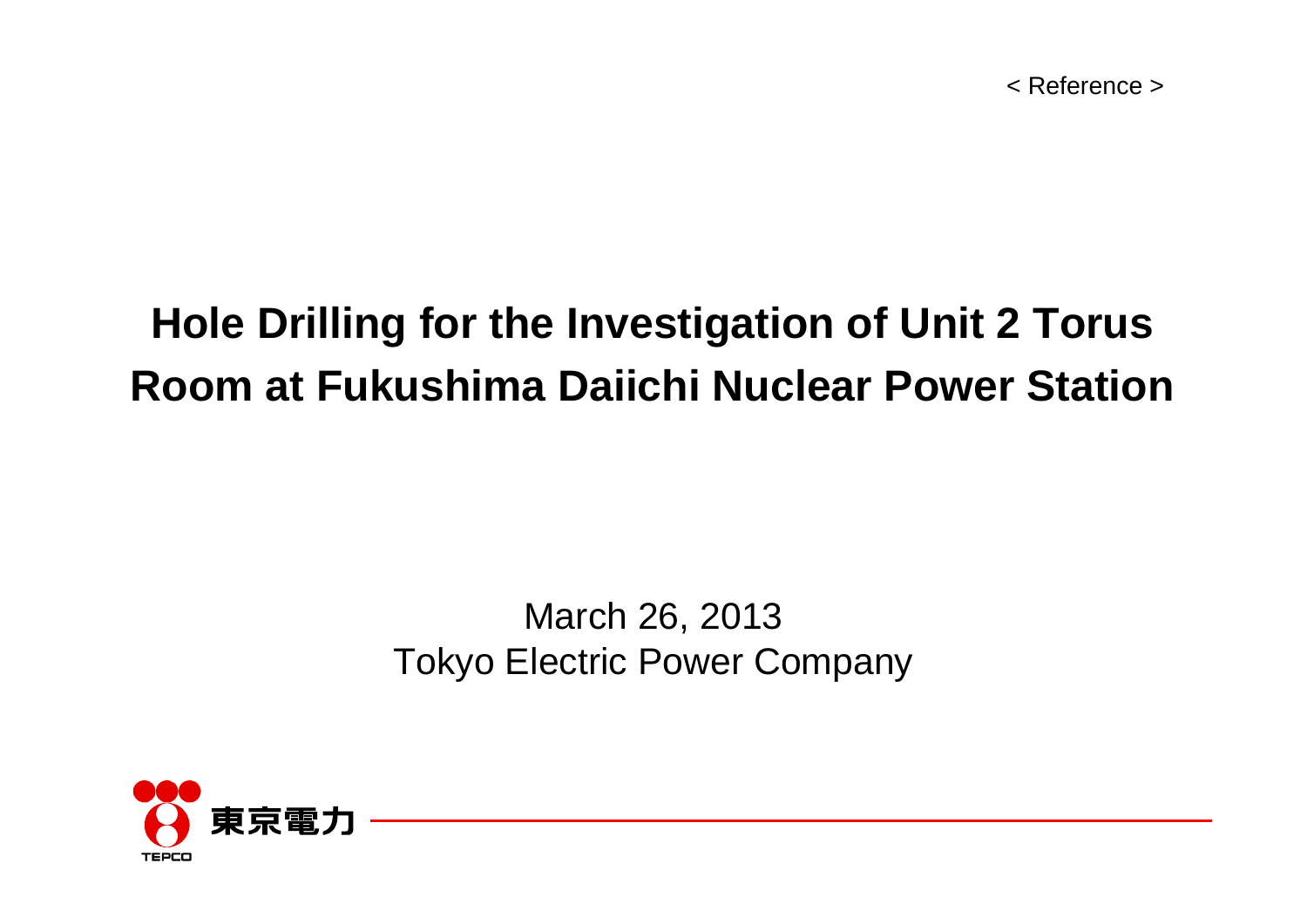# **1. Investigation Method**

A hole is drilled on the floor on the first floor of the Reactor Building utilizing a drilling equipment to insert a thermometer, a dosimeter and a camera for investigation.





1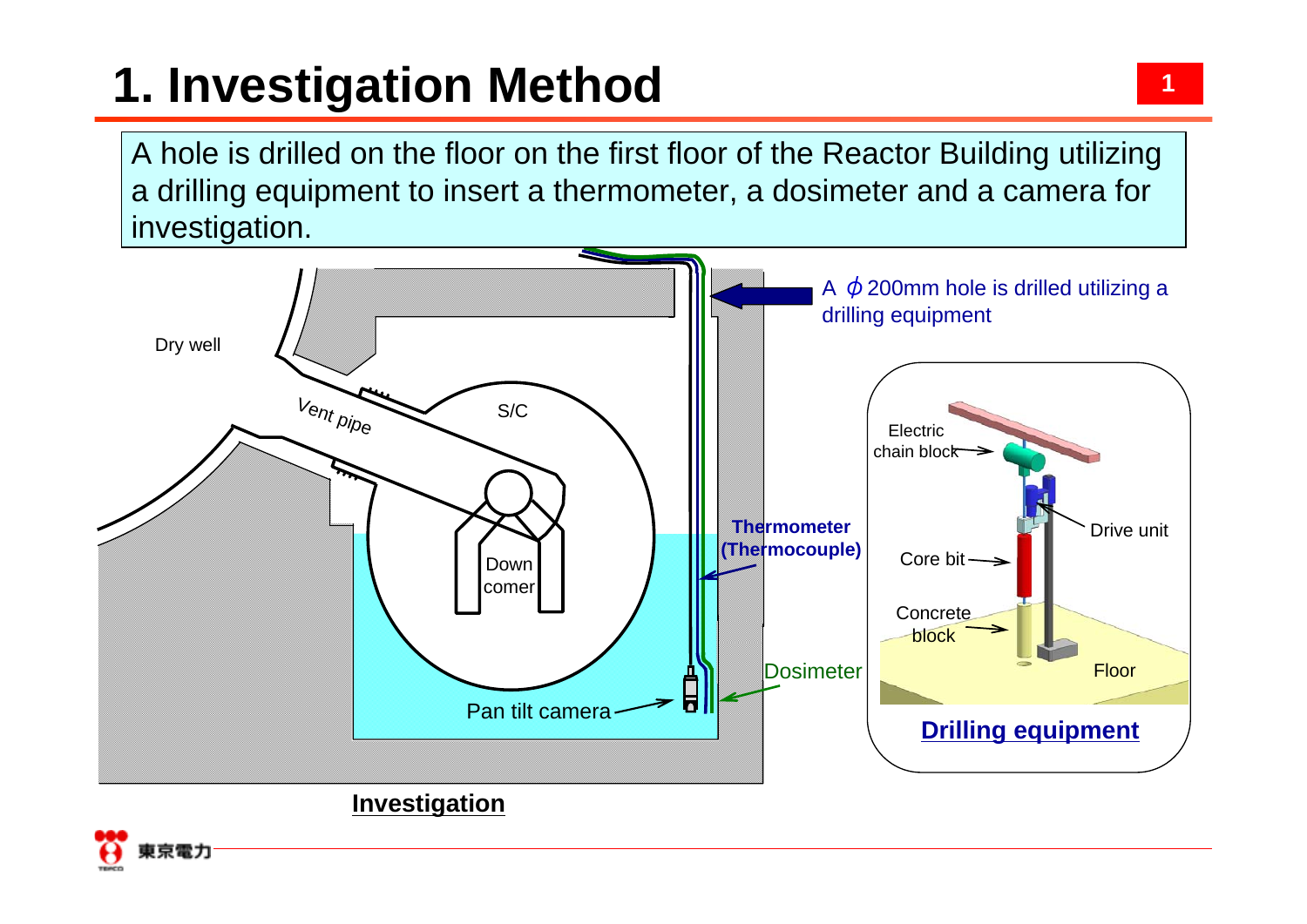# **2. Condition of the Drilled hole**



As a result of checking all the way down to the water surface, no obstacle which may interfere with the investigation was found.

[Floor (cross-section)]



[Photo of the drilled hole]



Photo taken by TEPCO on March 25, 2013